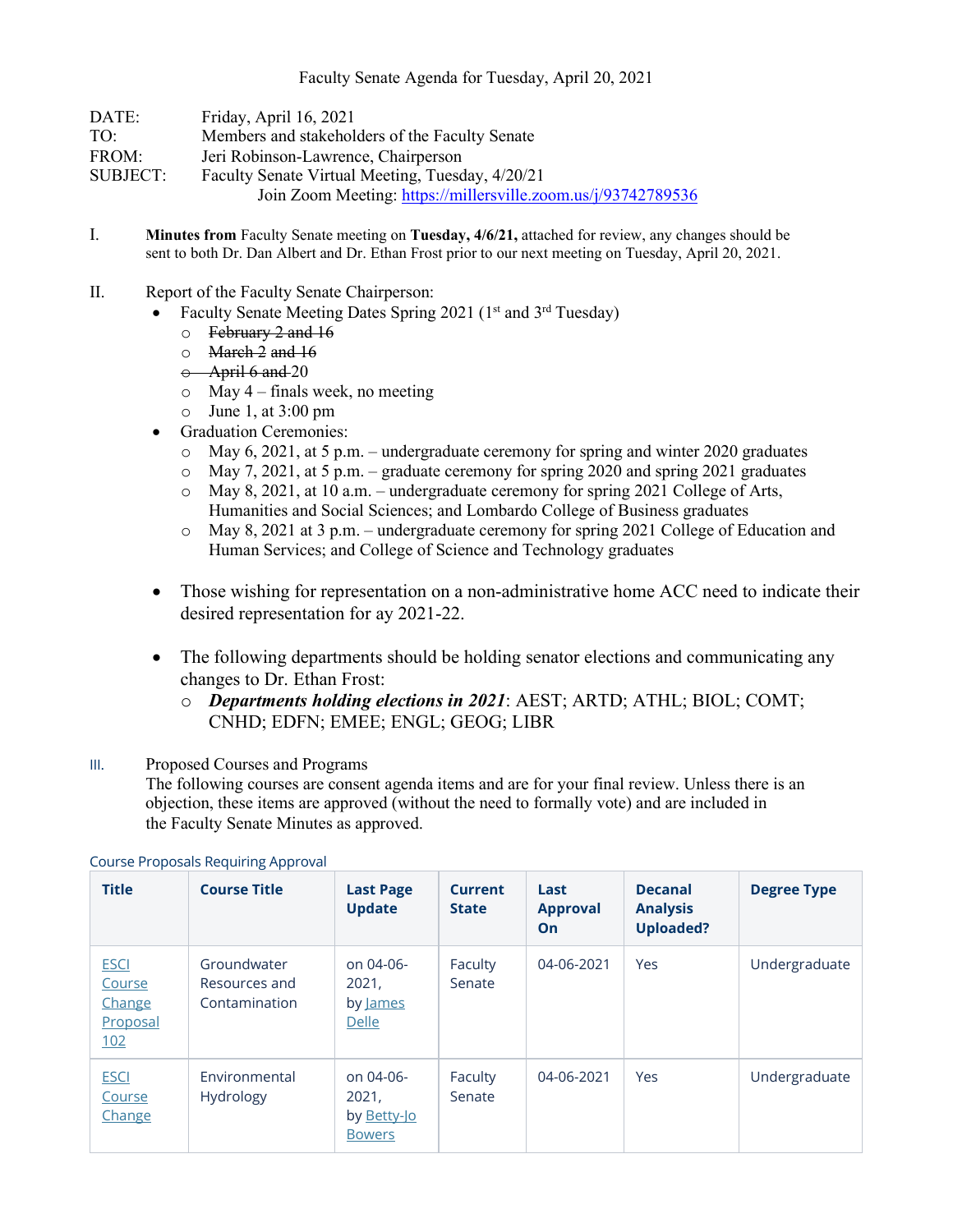| <b>Title</b>                                       | <b>Course Title</b>                                           | <b>Last Page</b><br><b>Update</b>                  | <b>Current</b><br><b>State</b> | Last<br><b>Approval</b><br>On | <b>Decanal</b><br><b>Analysis</b><br><b>Uploaded?</b> | <b>Degree Type</b> |
|----------------------------------------------------|---------------------------------------------------------------|----------------------------------------------------|--------------------------------|-------------------------------|-------------------------------------------------------|--------------------|
| Proposal<br>100                                    |                                                               |                                                    |                                |                               |                                                       |                    |
| <b>ESCI</b><br>Course<br>Change<br>Proposal<br>101 | Applied<br>Geophysics                                         | on 04-03-<br>2021,<br>by Betty-Jo<br><b>Bowers</b> | Faculty<br>Senate              | 04-06-2021                    | Yes                                                   | Undergraduate      |
| <b>ESCI</b><br>Course<br>Change<br>Proposal<br>113 | Geology of Earth<br>Resources                                 | on 04-03-<br>2021,<br>by Betty-Jo<br><b>Bowers</b> | Faculty<br>Senate              | 04-06-2021                    | Yes                                                   | Undergraduate      |
| <b>SOWK</b><br>Course<br>Change<br>Proposal<br>064 | Children and<br>Youth at Risk                                 | on 04-01-<br>2021,<br>by Tiffany<br>Wright         | Faculty<br>Senate              | 04-01-2021                    | Yes                                                   | Graduate           |
| <b>SOWK</b><br>Course<br>Change<br>Proposal<br>050 | <b>School Social</b><br>Work                                  | on 03-31-<br>2021,<br>by Lauren<br><b>Kaiser</b>   | Faculty<br>Senate              | 04-06-2021                    | <b>No</b>                                             | Graduate           |
| <b>NURS</b><br>Course<br>Change<br>Proposal<br>063 | Evidence-Based<br>Practice: Models<br>and Applied<br>Research | on 03-29-<br>2021,<br>by James<br>Delle            | Faculty<br>Senate              | 04-06-2021                    | Yes                                                   | Graduate           |
| <b>WSSD</b><br>Course<br>Change<br>Proposal<br>047 | <b>Standard First Aid</b><br>and CPR                          | on 03-23-<br>2021,<br>by James<br><b>Delle</b>     | Faculty<br>Senate              | 04-08-2021                    | <b>No</b>                                             | Undergraduate      |
| <b>SOAN</b><br>Course<br>Change<br>Proposal<br>021 | Cultural<br>Anthropology                                      | on 02-13-<br>2021,<br>by Justin<br>Garcia          | Faculty<br>Senate              | 04-13-2021                    | Yes                                                   | Undergraduate      |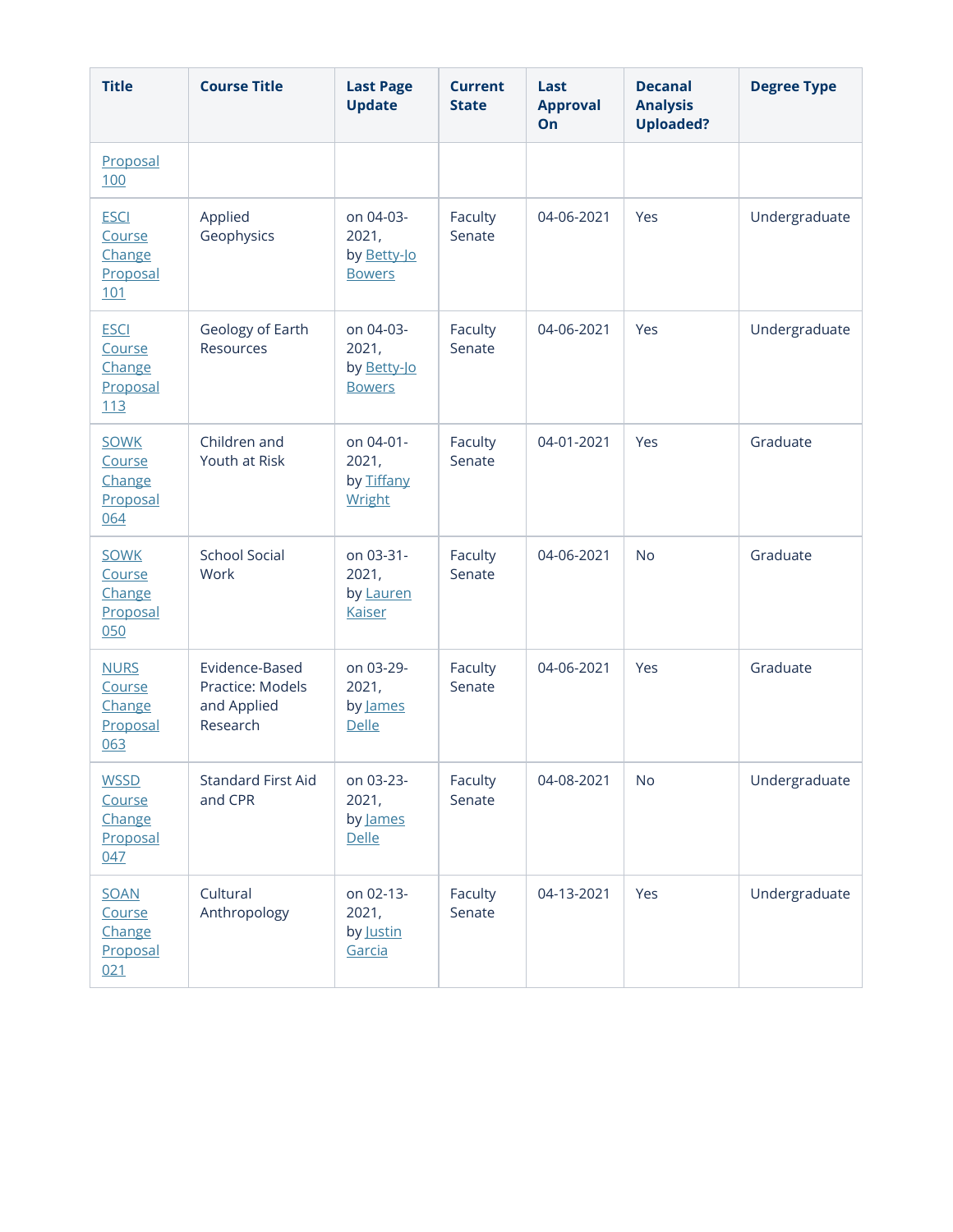| <b>Curriculum Proposals Requiring Approval</b> |  |  |
|------------------------------------------------|--|--|
|                                                |  |  |

| <b>Title</b>                                        | <b>Program Name</b>                                               | <b>Last Page</b><br><b>Update</b>                  | <b>Current</b><br><b>State</b> | Last<br><b>Approval</b><br>On | <b>Decanal</b><br><b>Analysis</b><br><b>Uploaded?</b> | <b>Degree Type</b> |
|-----------------------------------------------------|-------------------------------------------------------------------|----------------------------------------------------|--------------------------------|-------------------------------|-------------------------------------------------------|--------------------|
| <b>GOVT New</b><br>Curriculum<br>Proposal 029       | Pre-Law<br>Concentration                                          | on 04-07-<br>2021,<br>by James<br>Delle            | Faculty<br>Senate              | 04-13-2021                    | Yes                                                   | Undergraduate      |
| <b>ESCI New</b><br>Curriculum<br>Proposal 087       | <b>BS Environmental</b><br>Earth and Ocean<br>Sciences, EEOS      | on 03-30-<br>2021,<br>by Betty-Jo<br><b>Bowers</b> | Faculty<br>Senate              | 04-13-2021                    | Yes                                                   | Undergraduate      |
| <b>SOWK</b><br>Curriculum<br>Change<br>Proposal 043 | <b>Bachelor of Arts</b><br>in Social Work                         | on 03-23-<br>2021,<br>by James<br><b>Delle</b>     | Faculty<br>Senate              | 04-08-2021                    | <b>No</b>                                             | Undergraduate      |
| <b>GOVT New</b><br>Curriculum<br>Proposal 027       | Minor in Pre-Law                                                  | on 02-22-<br>2021,<br>by David<br>Owen             | Faculty<br>Senate              | 04-13-2021                    | Yes                                                   | Undergraduate      |
| <b>MUSI</b><br>Curriculum<br>Change<br>Proposal 069 | Bachelor of<br>Science in<br><b>Education, Music</b><br>Education | on 10-12-<br>2020,<br>by James<br>Delle            | Faculty<br>Senate              | 04-01-2021                    | Yes                                                   | Undergraduate      |

IV. Proposed Curricular Frameworks for endorsement (None)

- Undergraduate Course Proposals (Chairperson: Dr. Ollie Dreon)
- Graduate Course Proposals (Chairperson: Dr. Tiffany Wright)
- V. Report of the Administrative Officer (Dr. Jim Delle and Ms. Alison Hutchinson)
- VI. APSCUF report
- VII. Reports of the Faculty Senate Standing Committees

Please note that committee chairs wishing to report or share documents and be added to the agenda at a meeting should email me the Senate Chairperson (*jrobinson@millersville.edu*) the week prior to a meeting.

- Academic Outcomes and Assessment (AOAC) Chairperson: Robyn Davis
- Academic Policies (APC) Chairperson: Ankur Nandedkar, see attached documents
- Academic Standards Chairperson: Ryan Wagner
- Area Curriculum Committees (ACC)
	- 1) Arts & Humanities: Becky McDonah
		- 2) Education & Human Services: Lauren Kaiser
	- 3) Social Sciences: David Owen
	- 4) Science & Technology: Betty-Jo Legutko
- Commencement Speaker:
- Cooperative Education Chairperson: Lexi Hutto (\*updated AY 19/20)
- Educator of the Year Committee (EDOY): Ex-Officio chair, Shaun Cook, see attached document
- Faculty Senate Bylaws Chairperson: Aimee Miller (\*)
- Financial Aid: Dwight Horsey